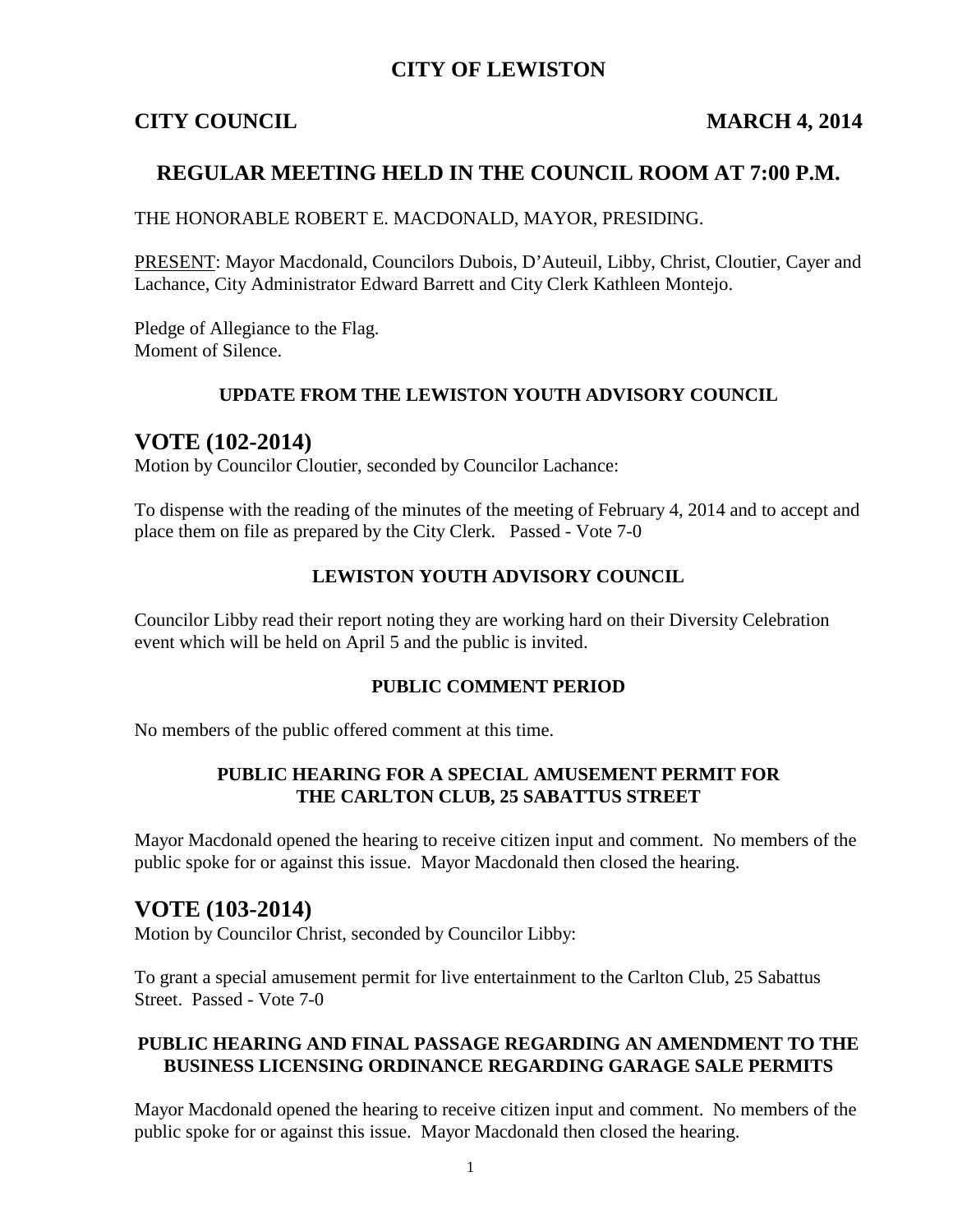# **VOTE (104-2014)**

Motion by Councilor Libby, seconded by Councilor Christ:

That the proposed amendment to the City Code of Ordinances, Chapter 22 "Businesses", Article X "Sale of Personal Property from Residential Premises", Section 22-282 "Permit required; conditions" receive final passage by a roll call vote. Passed - Vote 7-0

#### **PUBLIC HEARING AND FIRST PASSAGE FOR THE CONDITIONAL REZONING OF THE PROPERTY AT 1 WALNUT STREET FROM THE DOWNTOWN RESIDENTIAL (DR) DISTRICT TO THE CENTREVILLE (CV) DISTRICT**

Mayor Macdonald opened the hearing to receive citizen input and comment. No members of the public spoke for or against this issue. Mayor Macdonald then closed the hearing.

# **VOTE (105-2014)**

Motion by Councilor Cayer, seconded by Councilor Cloutier:

To approve first passage of the amendment to the Zoning and Land Use Code and Map to conditionally rezone the property at 1 Walnut Street from the Downtown Residential (DR) District to the Centreville (CV) District, subject to a conditional agreement, and to continue the public hearing to the next regular City Council meeting for final passage. Passed - Vote 7-0

#### **PUBLIC HEARING AND FIRST PASSAGE FOR AN AMENDMENT TO THE CONDITIONAL REZONING AGREEMENT FOR THE PROPERTY AT 170 SUMMER STREET**

Mayor Macdonald opened the hearing to receive citizen input and comment. No members of the public spoke for or against this issue. Mayor Macdonald then closed the hearing.

# **VOTE (106-2014)**

Motion by Councilor Libby, seconded by Councilor Christ:

To approve first passage for the amendment to the conditional rezoning agreement fro 170 Summer Street, to conditionally rezone the property, subject to the conditions defined in the rezoning agreement, and to continue the public hearing for final passage to the next regularly scheduled City Council meeting. Passed - Vote 7-0

### **PUBLIC HEARING AND ORDER REGARDING CONSOLIDATION OF CITYWIDE POLLING PLACES FOR THE JUNE 10, 2014, STATE PRIMARY AND SPECIAL MUNICIPAL ELECTION**

Mayor Macdonald opened the hearing to receive citizen input and comment. No members of the public spoke for or against this issue. Mayor Macdonald then closed the hearing.

# **VOTE (107-2014)**

Motion by Councilor Christ, seconded by Councilor Cloutier: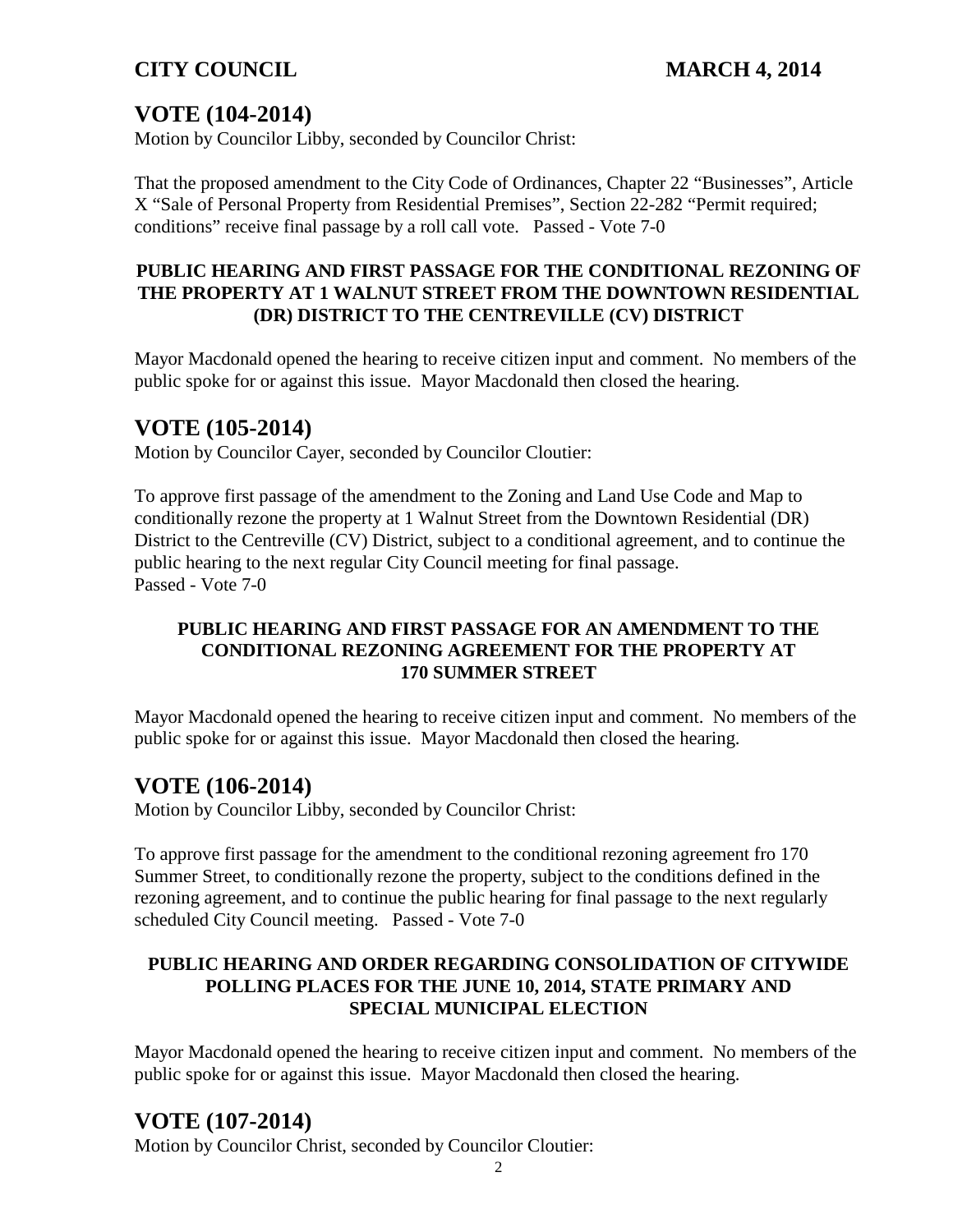To adopt the Order to Consolidate the Polling Locations for the June 10, 2014 election:

Ordered, that after conducting a public hearing to receive citizen input and comment, held on March 4, 2014, the Municipal Officers, in accordance with Title 21-A MRSA, section 631, subsection 1, approve the Certificate of Consolidation of Voting Places, consolidating the City's current four voting locations (seven wards) into one citywide polling place to be the Longley Elementary School Gymnasium for the June 10, 2014 election only,

And, Be It Further Ordered that this Certificate be recorded with the City Clerk and that she immediately file an attested copy with the Secretary of State's Office, in accordance with Title 21-A, section 631, subsection 1.

Passed - Vote 7-0

#### **AMENDMENT TO THE TRAFFIC SCHEDULE REGARDNG A CHANGE OF PARKING REGULATIONS FOR A PORTION OF COLLEGE STREET**

## **VOTE (108-2014)**

Motion by Councilor Libby, seconded by Councilor Cayer:

To adopt the proposed amendment to the Traffic Schedule regarding the creation of a two hour parking time regulation for this section of College Street, as outlined on the vote sheet. Passed - Vote 7-0

#### **AMENDMENT TO THE TRAFFIC SCHEDULE REGARDING A CHANGE OF PARKING REGULATIONS FOR A PORTION OF MIDDLE STREET**

## **VOTE (109-2014)**

Motion by Councilor Cayer, seconded by Councilor Cloutier:

To adopt the proposed amendments to the Traffic Schedule regarding the parking regulation for this section of Middle Street, as outlined on the vote sheet. Passed – Vote 7-0

#### **REVIEW OF PROPOSED OPTIONS FOR THE PETTINGILL SCHOOL PARK AND RESIDENTIAL DEVELOPMENT PROPOSAL**

The Council reviewed the three options presented: Option  $A - full-size park$ ; Option  $B - 2$  house lots and medium-size park; Option C – 4 house lots and small-size park. Numerous members of the public spoke in favor of this, many noting they are residents of the neighborhood and see the school playground and lawn area in use year round by residents from around the city. One citizen spoke against turning the entire area into a park and suggested creating three house lots and a smaller park in order to generate some revenue.

## **VOTE (110-2014)**

Motion by Councilor Lachance, seconded by Councilor Christ:

To add the phrase to the end of the Resolve: Be It Further Resolved, that no bonds shall be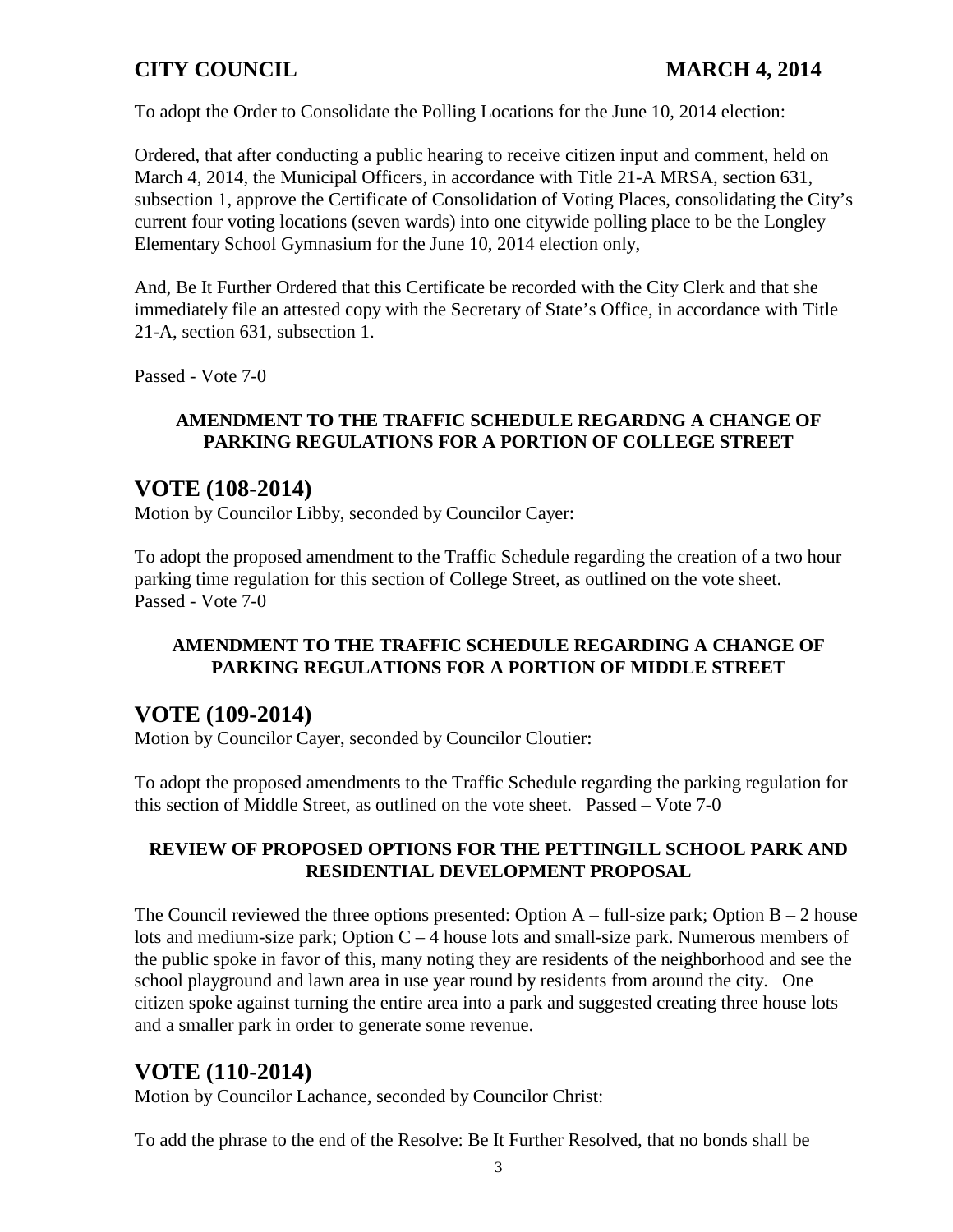authorized for this project and in light of this, the LCIP FY15 capital project bond funds shall be deleted. Passed - Vote 7-0

# **VOTE (111-2014)**

Motion by Councilor Libby, seconded by Councilor Dubois:

To support Option A: To approve the Resolve providing direction on the future of Pettingill School and Property – Park Only:

Whereas, the School Department returned the Pettingill School and surrounding property to the City in 2008; and

Whereas, after the property was returned, the City received no acceptable responses when reuse proposals were formally solicited on two separate occasions; and

Whereas, recognizing that the building constituted a blight and potential public safety hazard, the City Council authorized it to be demolished and demolition and site restoration will be completed this year; and

Whereas, residents in the area have expressed a desire to retain the existing playground and develop a park on the Pettingill site as a neighborhood amenity and the City Council has authorized the Friends of Pettingill to raise funds toward developing all or a portion of the property as a park; and

Whereas, the City Council has reviewed a variety of options for this property ranging from using the entire property as a park to dividing the property between a park and single family house lots; and

Whereas, it is now appropriate for the Council to determine the final use for this property;

Now, therefore, be It Resolved by the City Council of the City of Lewiston that the entire former Pettingill School Property is hereby designated for park and open space use and City Staff is authorized to work with the Friends of Pettingill and neighborhood residents to establish a master plan for the development of the property.

Be it Further Resolved, that the Friends of Pettingill are hereby authorized to continue to solicit and raise donations for the purpose of establishing a park and playground on this property. This authorization shall remain valid until January 1, 2015 unless further extended by action of the Council. Pledges and Donations for this purpose shall be made to the City of Lewiston and shall be deposited in a separate account established by the Finance Director for this purpose. The Finance Director shall provide all donors with receipts recognizing their contribution. If, for any reason, this project is not completed, the Finance Director shall return any donations actually received by the City to the donor.

Be It Further Resolved, that no bonds shall be authorized for this project and in light of this, the LCIP FY15 capital project bond funds shall be deleted.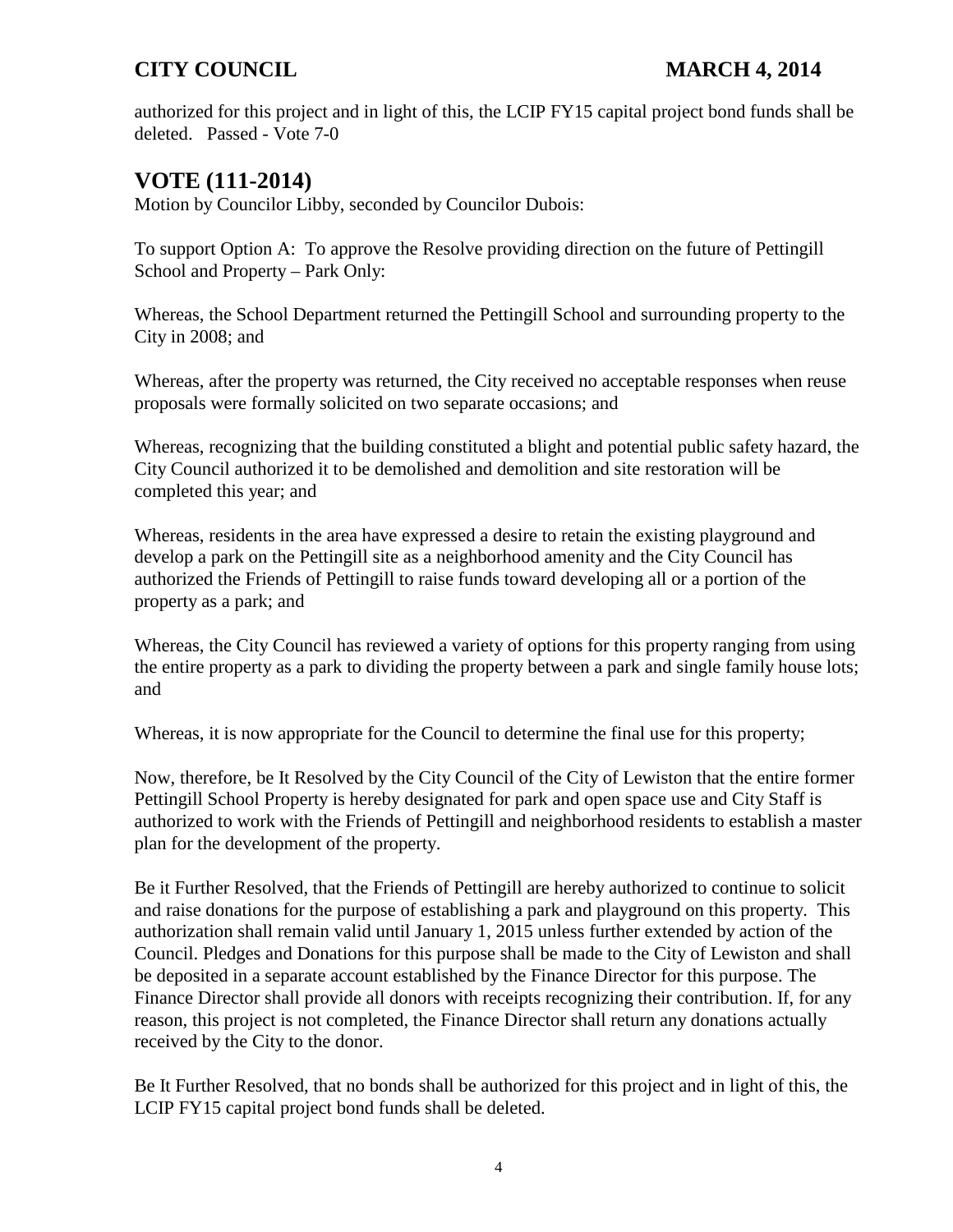Passed - Vote 6-1 (Councilor Cayer opposed)

#### **RESOLVE ACCEPTING THE DONATION OF A 2003 FORD AMBULANCE FROM UNITED AMBULANCE**

# **VOTE (112-2014)**

Motion by Councilor Libby, seconded by Councilor Christ:

To approve the Resolve accepting the donation of a 2003 Ford ambulance from United Ambulance:

Whereas, the collection of evidence at crimes scenes has become increasingly sophisticated due to the advance of technology and the growing importance of appropriately handling and maintaining items that are collected; and

Whereas, the ability to store all of the equipment and supplies required for evidence collection and accident reconstruction in a single vehicle will ensure that required material will be readily available to officers and detectives working scenes; and

Whereas, United Ambulance has offered to donate a 2003 ambulance to the Lewiston Police Department for this purpose; and

Whereas, Given the limited use anticipated for this unit, operating expenditures are anticipated to be minor;

Now, therefore, be It Resolved by the City Council of the City of Lewiston that the donation of a 2003 Ford ambulance from United Ambulance is hereby accepted.

Passed - Vote 7-0

#### **ORDER AUTHORIZING THE DEPUTY CITY ADMINISTRATOR TO EXECUTE A FISCAL SPONSORSHIP GRANT AGREEMENT WITH TRI-COUNTY MENTAL HEALTH SERVICES – ACCESSIBLE PLAYGROUND**

## **VOTE (113-2014)**

Motion by Councilor Cloutier, seconded by Councilor Libby:

To approve the Order authorizing the Deputy City Administrator to execute a Fiscal Sponsorship Grant Agreement with Tri-County Mental Health Services – Accessible Playground:

Whereas, several years ago, Shane's Inspiration, a non-profit organization dedicated to improving the lives of children with disabilities, selected the City of Lewiston as the recipient of technical and design support and partial funding toward a universally accessible playground project to be located in Marcotte Park; and

Whereas, local stakeholders have joined with the City and representatives of Shane's Inspiration to develop a design for that park; and